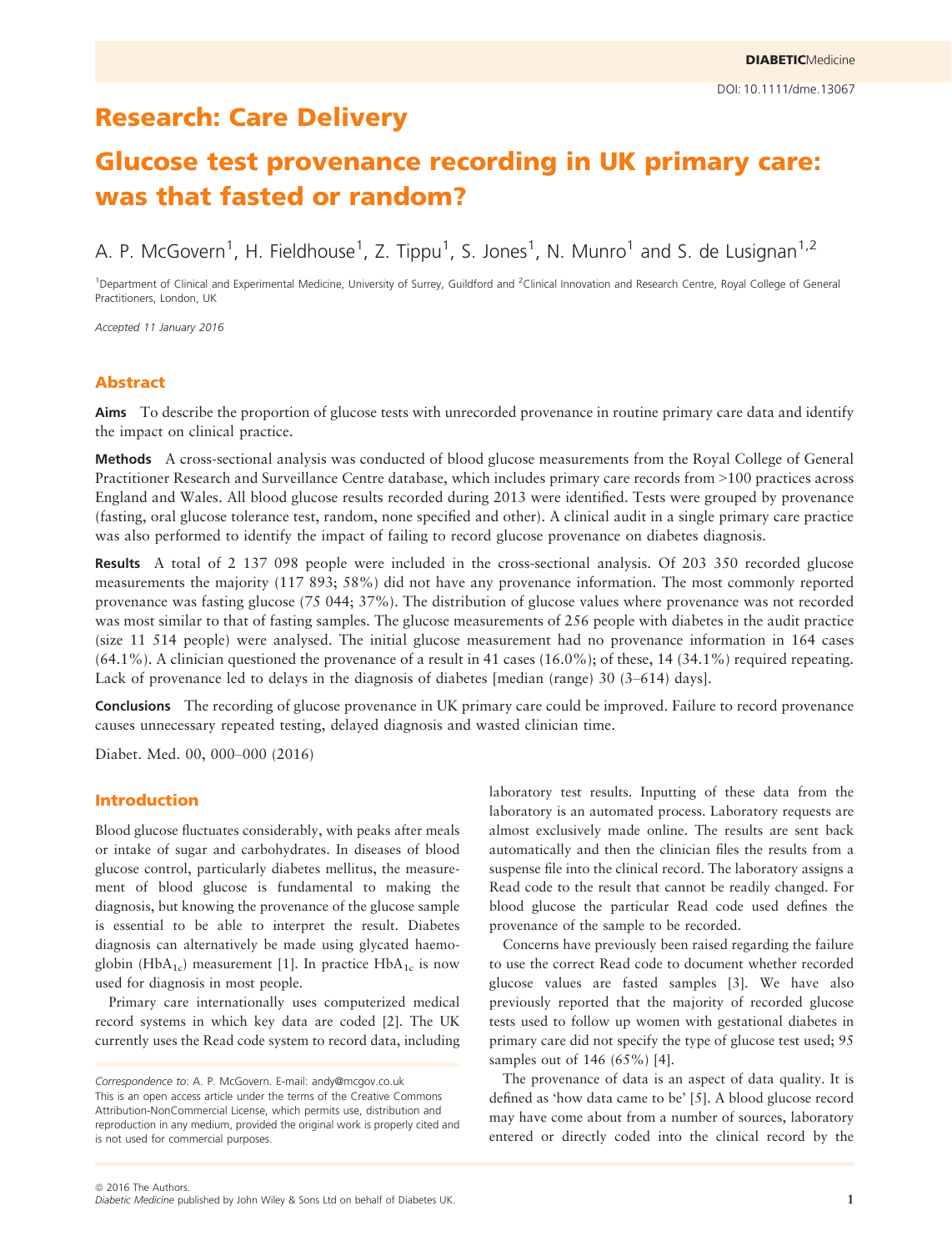# What's new?

- It has previously been noted that the recording of provenance data with glucose results is poor, but lack of provenance data has not previously been quantified.
- We found that 58% of glucose values tested in primary care were recorded without provenance information.
- A single audit practice showed lack of provenance information lead to delays in diagnosis, unnecessary repeated testing, and wasted clinician time.

clinician. We searched a large database for all glucose Read codes of different provenances; this search incorporated codes used for laboratory results, clinician-entered glucometer values and glucose tolerance tests performed at centres other than the registered primary care centre.

Based on these previous observations, we hypothesized that the majority of glucose samples recorded in primary care in the UK would not be coded according to the type of test performed. We used data collected for the Royal College of General Practitioner Research and Surveillance Centre (RCGP RSC) database to quantify the coding of blood glucose test provenance and to make recommendations for future practice based on these data. We also performed a clinical audit in a primary care practice to identify the impact of failing to record glucose provenance. To the best of our knowledge, this has not been investigated previously.

# Methods

We report a mixed methods study with two components: firstly, we report a cross-sectional analysis of serum glucose measurements in a large primary care population to identify the proportion of tests with no provenance information and, secondly, we report a clinical audit of the impact of deficiencies in glucose test provenance recording in all patients with diabetes in an individual UK primary care practice.

#### Cross-sectional analysis

A cross-sectional analysis, using data from a large primary care-based population, was conducted to report the clinical codes used to record the type of glucose sample in the electronic patient record.

Anonymized data, collected routinely by the RCGP RSC, were used to define the cohort. These data comprise the electronic patient records from patients registered at >100 primary care practices across England and Wales. These practices have been selected by the RCGP RSC to provide a representative sample of urban, suburban and rural practices. The primary aim of this data collection is for disease surveillance of the incidences of influenza-like illness and other infectious diseases [6]; however, the dataset has been

used for a number of epidemiological studies looking at both infectious diseases and other conditions [6–9]. Data are automatically uploaded from the patient record to the database from all the included practices via regular data uploads.

We identified all the blood glucose tests recorded during 2013, this included both laboratory results and tests performed using glucometers. We included all patients in the RCGP RSC database in this search. We did not explore pregnancy status. Blood glucose tests were grouped by provenance; fasting glucose, diagnostic oral glucose tolerance test (OGTT) glucose (tests coded as occurring at 2 h as part of an OGTT), random glucose, other provenance, and no provenance specified. The complete codes list included for each provenance is shown in Appendix S1.

The distribution of glucose values from tests with no provenance was compared with the distribution of fasting glucose, random glucose and glucose tolerance test values using a two-sample Kolmogorov–Smirnov test (comparison of the cumulative distributions). The kurtosis and skew for each distribution are also reported for comparison. For this analysis, glucose values were cleaned, removing non-numeric and missing data. All glucose values > 36 were assumed to be recorded in mg/dl rather than mmol/l. These values were converted into mmol/l by dividing by 18.02. Glucose values < 1 mmol/l and > 36 mmol/l were excluded. Data outside these ranges had a high proportion of entries likely to be the result of data inputting errors and were therefore considered unreliable. The number of missing results and erroneous entries are reported.

We also report the proportion of test results which met the diagnostic criteria for diabetes and the diagnostic criteria for impaired fasting glucose (6.1–6.9 mmol/l) and impaired glucose tolerance (7.8–11.0 mmol/l) [10]. All statistical analyses were performed using the software package R version 2.15.2.

# Clinical audit

A clinical audit of all the patients with a diagnosis of diabetes in a single primary care practice in England was undertaken to identify whether missing glucose provenance information had any impact on the initial diagnosis of diabetes.

People with diabetes were identified using the practice's disease register of people with diabetes, created as part of pay-for-performance quality targets. All patients with diabetes at the practice are included on this register and the practice has previously undertaken a clinical audit of its diabetes register to identify miscoded, misclassified and misdiagnosed patients, with  $~6\%$  of people with diabetes requiring correction of coding errors [11]. After these corrections were made, this practice provided an accurate sample of people with diabetes.

The clinical records of all the registered people with diabetes were reviewed by a clinician. The date of diagnosis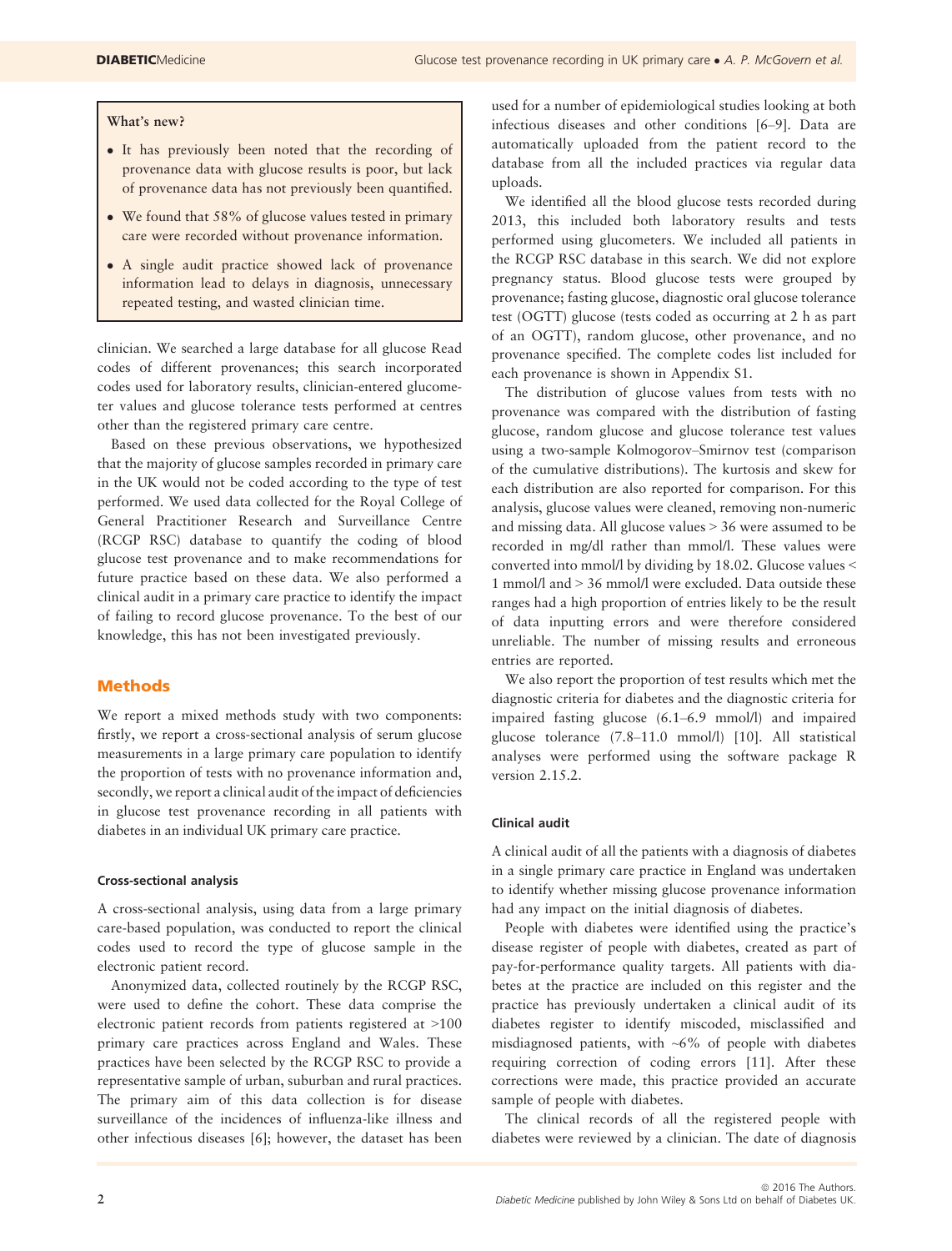was identified and the related investigations were recorded along with the recorded glucose provenance information (recorded as free text and clinical Read code). Any clinician comments regarding the provenance of glucose test and subsequent clinical actions were also recorded using a prepared audit pro forma.

We report the proportion of people with diabetes for whom the diagnosis was made using serum glucose measurements, the proportion of first and second glucose tests where glucose provenance was not recorded or coded, and the negative clinical impacts of failure to record glucose provenance. The negative impacts investigated were: number of times clinicians contacted patients to attempt to identify test provenance (as documented in the clinical record); the number of repeat tests undertaken because the test provenance could not be determined; and delays in diagnosis. The delay in diagnosis was defined as the time interval between a first test suggestive of diabetes  $(≥ 7.0 mmol/l)$ , where no provenance information was recorded, and the time of confirmation of diabetes by a test with recorded glucose provenance or confirmation of the diagnosis via an alternative method.

# Ethical considerations

The RCGP RSC approved the conduct of the present study using RCGP data. The audit component of the study was to identify the quality of implementation of accepted recommendations for the diagnosis of diabetes [1,10] by a volunteer practice with direct responsibility for the care of their patients, with collected data used to improve local patient care. The audit was consistent with the General Medical Council guidance for participation in audit [12] and National Research Ethics Service definition [13] of clinical audit.

# Results

#### Cross-sectional analysis

The primary care records of 2 137 098 people were included for analysis. From these records we identified 203 350 blood glucose measurements taken between 1 January 2013 and 31 December 2013 inclusive. A total of 146 901 (6.87%) people had one or more glucose tests coded.

No provenance was specified for the majority of glucose tests (Table 1). The majority of codes were recorded with a valid numerical value for fasting, diagnostic oral glucose tolerance test (OGTT), random, and no provenance glucose values. The most frequently used codes to record glucose measurement were 44g., 'plasma glucose level' (76 905 tests; 34.5% of all recorded tests) and 44g1., 'fasting plasma glucose level' (53 252 tests; 23.9% of all tests).

The distribution of glucose values for tests with unknown provenance most closely resembles that of fasted samples, suggesting the majority of these samples were taken with the patient having fasted (Fig. 1 and Table 2); however, the two distributions are significantly different; two-sample Kolmogorov–Smirnov statistic for comparison of the cumulative distribution of fasting glucose tests with those of unknown provenance D=0.3744, P<0.001. The distribution of unknown samples was dissimilar to that of random samples; Kolmogorov–Smirnov statistic D=0.0767, P<0.001. There were not enough data to compare the distribution of diagnostic OGTT glucose results and those of unknown provenance.

Of the test results with a recorded value, 10 504 (6.0%) were in the range for diabetes, 6661 (3.8%) were in the range for impaired fasting glucose and 245 (0.1%) were in the range for impaired glucose tolerance. A total of 6017 people (4.1%) tested had one or more glucose values in the range for diabetes when using  $\geq 11.1$  mmol/l as the diagnostic threshold for glucose results with no provenance information. By comparison, a total of 12 288 (8.4%) people had test values in the range for diabetes, when using  $\geq 7.0$  mmol/l as the diagnostic threshold for glucose results with no provenance information.

### Clinical audit

A total of 460 people at the audit practice had a diagnosis of diabetes. Of these, 37 (8.0%) had Type 1 diabetes and 407 (88.5%) had Type 2 diabetes. Sixteen people had other forms of diabetes and were excluded from analysis (3.5%): one case

Table 1 Abundance of coded glucose measurements by provenance in the audit practice and the Royal College of General Practitioners Research and Surveillance Centre

| Test provenance            | Audit practice   |                     | <b>RCGP RSC</b>  |                     |
|----------------------------|------------------|---------------------|------------------|---------------------|
|                            | $\boldsymbol{n}$ | $\%$ (95% CI)       | $\boldsymbol{n}$ | $\%$ (95% CI)       |
| Fasting glucose            | 68               | $26.6(21.1-32.0)$   | 75,044           | $36.9(36.7-37.1)$   |
| Diagnostic OGTT glucose    |                  | $0.4(0.0-1.2)$      | 1,245            | $0.6(0.6-0.6)$      |
| Random glucose             | 24               | $9.4(5.9-12.9)$     | 6,314            | $3.1(3.0-3.2)$      |
| No provenance specified    | 164              | $64.1(58.2 - 69.9)$ | 117,893          | $58.0(57.8 - 58.2)$ |
| Other provenance specified |                  | $0.0(0.0-0.8)$      | 2,854            | $1.4(1.4-1.5)$      |
| Totals                     | 256              | 100.0               | 203,350          | 100.0               |

OGTT, oral glucose tolerance test; RCGP RSC, Royal College of General Practitioner Research and Surveillance Centre. Glucose measurements for the audit practice are the first recorded value for each included patient.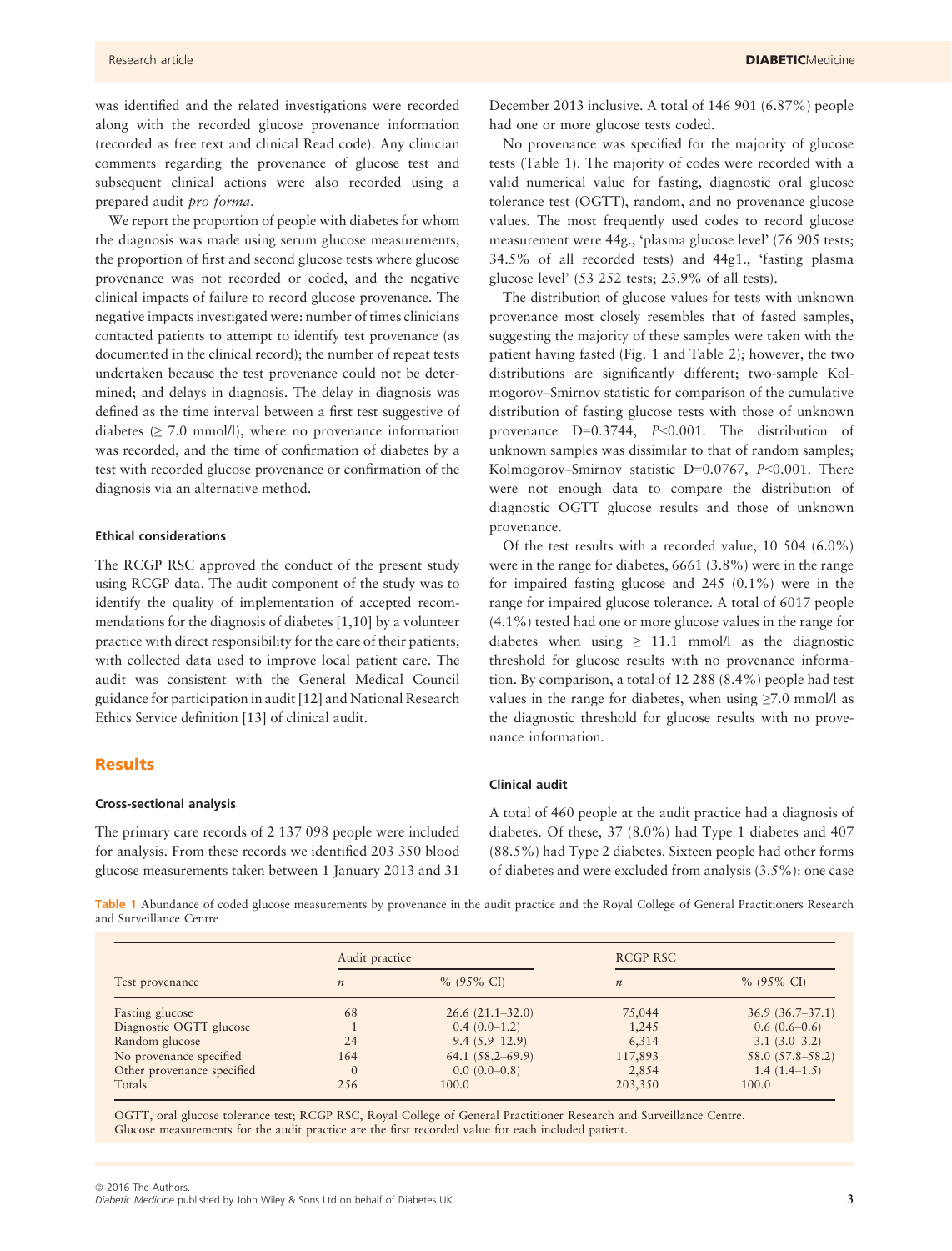

FIGURE 1 Distribution of blood glucose values by glucose provenance: (a) fasting glucose, (b) oral glucose tolerance test glucose at two h, (c) random glucose, and (d) no provenance recorded. The dotted line indicates the diagnostic threshold for diabetes in fasted samples, the dashed line the diabetes diagnostic threshold for random samples and those taken at two h during a glucose tolerance test.

Table 2 A comparison of the distributions of glucose values by provenance

| Glucose<br>provenance  | Number<br>of<br>samples<br>with<br>values | Mean $(SD)$ ,<br>mmol/l | Median.<br>mmol/l |      | Skew Kurtosis |
|------------------------|-------------------------------------------|-------------------------|-------------------|------|---------------|
| Fasting                |                                           | $100626$ 5.85 (2.5)     | 5.2               | 4.01 | 22.78         |
| Random                 | 3730                                      | 8.54(4.6)               | 6.8               | 1.74 | 3.33          |
| <b>Not</b><br>recorded | 69 333                                    | 5.50(1.5)               | 5.2               | 4.91 | 38.32         |

of pancreatic insufficiency, two cases of steroid-induced diabetes, three cases of gestational diabetes, three cases reclassified as diabetes resolved, four cases reclassified as prediabetes, one case where the diagnosis was never confirmed (in a temporarily registered patient) and one erroneous diagnosis. Of the included cases  $(n=444)$ , 181 were female  $(40.8\%)$ . The mean (range; sp) age was 63.6  $(24-99)$ ; 14.5) years.

Of those included, 16 (3.6%) patients were either diagnosed before moving to the practice or diagnosed in secondary care. From the remaining 428, the first diagnostic test was a non-OGTT glucose measurement in 256 cases (59.8%). In 122 cases it was an  $HbA_{1c}$  measurement (28.5%) and in 50 cases the diagnosis was made using a formal OGTT (11.7%).

As with the RCGP RSC data, the majority of glucose tests had no provenance specified (Table 1). A total of 24 results (9.4%) had no code and therefore would be missed by an electronic search, which relies solely on pulling data using Read codes. A similar issue applies with OGTT results; only one OGTT result had an associated Read code: the remaining 49 results were identified from clinical letters, which are uploaded as attached documents. These can only be viewed manually, when searching the patient record.

Of the 164 glucose tests without provenance information, 89 (54.3%) had values between 7.0 and 11.0. These lie within a diagnostic no-mans-land.

The search identified 41 (16% of initial tests) instances where a general practitioner questioned the provenance of a glucose result, and documented this in the patient record. Of the results questioned by clinicians, 37 (90.2%) used nonspecific Read codes. The remaining four cases where provenance was questioned were when the result was coded with a fasting Read code.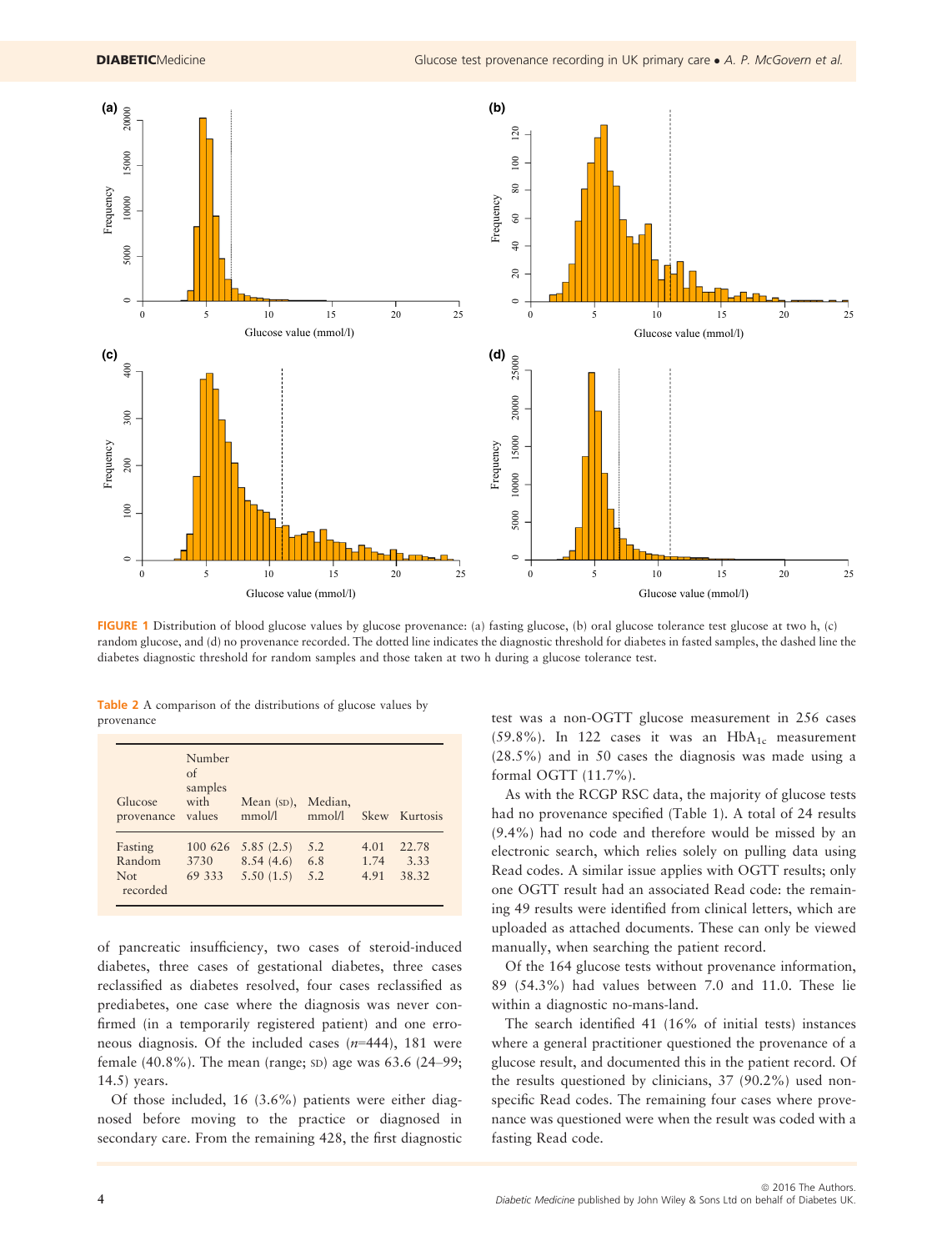Of the 41 cases where a clinician questioned the provenance of the result, 14 (34.1%) had tests repeated. One case had a substantial number of extra tests; a non-English speaking patient repeatedly had glucose tests performed; however, the clinician each time struggled to ascertain whether the sample was fasting. One repeat test was undertaken during Ramadan, and again confusion secondary to poor communication (lack of a translator) meant this also had to be repeated. This resulted in an extra five tests being performed and a significant time delay to diagnosis (614 days).

Of the 41 cases where provenance was questioned, 37 (90.2%) had a delay in diagnosis, ranging from 3 to 614 days (median 30 days; six patients had delays > 200 days).

Over time the use of Read codes at the practice appeared to change, with an increase in use of codes that include provenance information from 2009, at which time a review of glucose testing at the practice had been carried out.

# **Discussion**

The present study highlights two major findings; the majority of blood glucose results coded (58%) in UK primary care are lacking provenance information, and this leads to unnecessary repeat tests and delayed diagnosis of diabetes.

There are implications from this research for epidemiological studies using glucose measurements drawn from routine data. Whilst  $HbA_{1c}$  results may be used increasingly for diagnosis, this is not so for retrospective studies. The distribution of results with no provenance information most closely resembles that of fasting samples, suggesting that the majority of these samples are fasting. Making assumptions about provenance for these samples would result in over- or underestimation of diabetes prevalence in the population.

The need to repeat tests because of uncertain provenance wastes doctor and phlebotomist time and is inconvenient for patients. We recognize that some of the repeat tests may be attributable to clinicians repeating the tests appropriately after 3 months to confirm the diagnosis of diabetes.

The major strength of the present investigation is that we examine the issue of failing to record glucose provenance on the both a macro and a micro scale.

The RCGP RSC covers a large population. Use of these data has provided up-to-date and nationally representative information on the recording of glucose provenance; however, the importance of this issue is not limited to the UK, with data provenance being an international issue.

The audit component of this investigation was undertaken in a single primary care centre with a special interest in diabetes research, audit and clinical coding and, therefore, may not be fully representative of the national situation. It is likely that the coding and management of diabetes in this practice is better than the national average.

Our clinical audit only included people with a confirmed diagnosis of diabetes. From this component of the investigation we are therefore unable to identify if failure in provenance recorded has led to underdiagnoses of diabetes.

Finally, we do not know what proportion of the poor data provenance originated in the practice or the laboratory. Whilst general practitioners in our audit practice expressed frustration, we could not reconstruct the data history to know at what point there was a failure to record the data required. It might have been failure by the requesting general practitioner, by the person taking the blood test or by the laboratory staff; however, it is likely to have been a combination of all three and the possibility for this failure should be build out of all elements of the system.

To the best of our knowledge no previous descriptive analysis of the provenance of blood glucose tests in a complete primary care population has been performed. We have previously reported that glucose provenance was not recorded in 65% of glucose tests performed for follow-up of women with gestational diabetes [4], which is similar to the 58% identified in the present study.

With the exception of flagging if the patient is pregnant, sufficient codes exist to enable the precise labelling of the provenance of blood glucose tests. The Systematised Nomenclature of Medicine Clinical Terms (SNOMED CT), the most likely terminology to succeed the use of Read codes in the National Health Service and to be used internationally, also has the ability to record glucose test provenance [14].

Missing data provenance causes wasting of clinician time attempting to confirm test provenance with patients, unnecessary repeated glucose testing and delayed diagnosis. This issue could be rectified by increasing the use of existing codes that record glucose provenance data. Removing existing codes that are not used or infrequently used (Appendix S1) would improve clarity. Laboratory test request software should be set up to specify whether the value is fasted, random or part of a glucose tolerance test.

With the increasing use of routine data in healthcare research it is important to identify and manage potential data quality issues [15,16]. The provenance of blood glucose is one such challenge that will affect any research that involves defining a population with diabetes (or a related condition). Clinical ontologies offer a partial solution to data quality issues; they have been extended to provide in-depth information of the source of data [17].

The issue of the provenance of blood glucose for diabetes management and control may be less important now, with the greater use of  $HbA_{1c}$  (for which provenance is less important); however,  $HbA_{1c}$  should not be used in children or women who are currently pregnant and people with suspected Type 1 diabetes [18], and blood glucose tests with reliable provenance remain important in healthcare delivery.

In conclusion, the majority of blood glucose tests, performed in primary care, are recorded in clinical record systems without information about the provenance of the test. This causes delayed diagnosis of diabetes, unnecessary